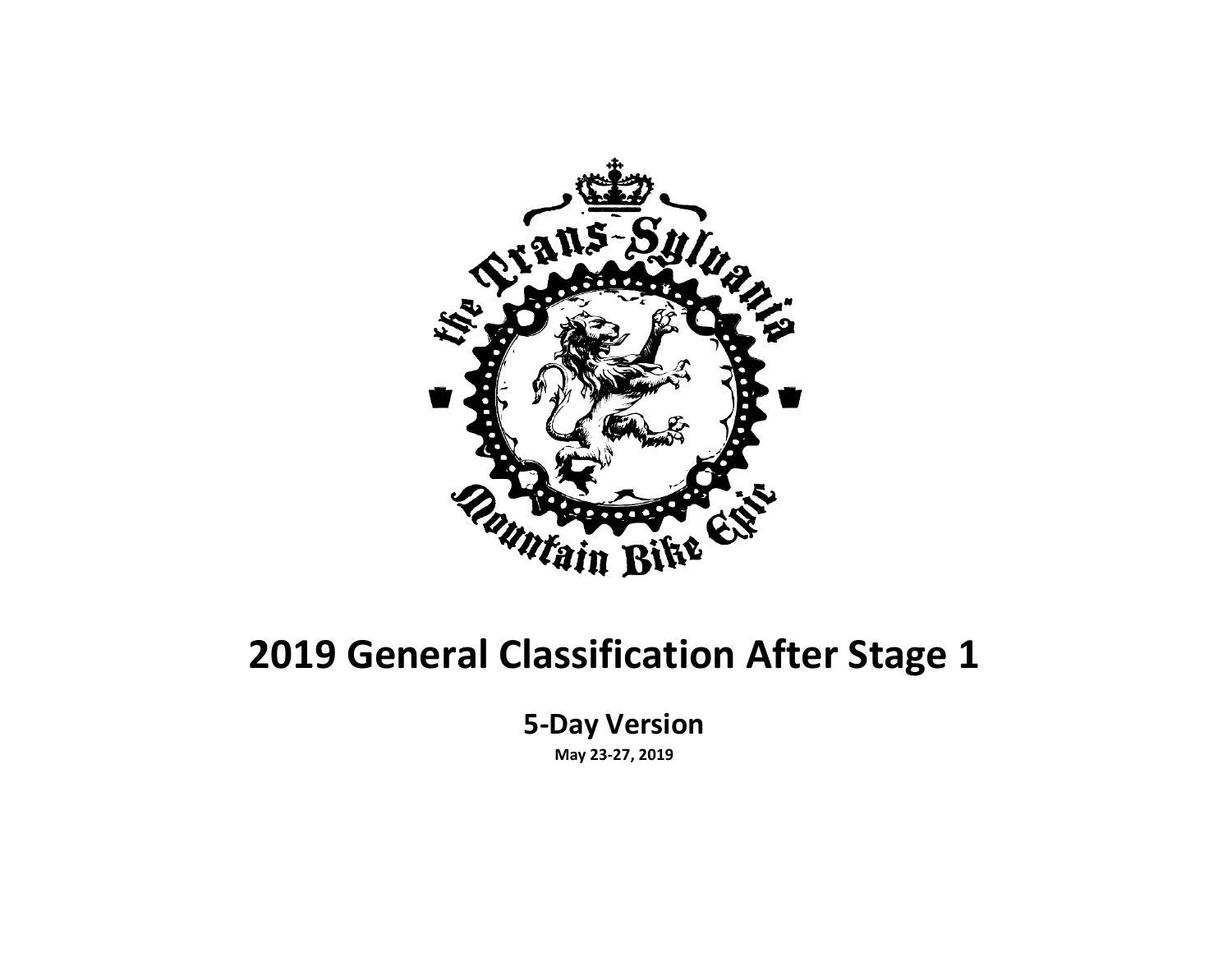## **OPEN MEN**

| <b>RANK</b>  | <b>BIB</b>   | <b>NAME</b>             | <b>STAGE 1</b> | <b>STAGE 2</b> | <b>STAGE 3</b> | <b>STAGE 4</b> | <b>STAGE 5</b> | <b>TOTAL TIME</b> |
|--------------|--------------|-------------------------|----------------|----------------|----------------|----------------|----------------|-------------------|
| 1            | 1            | <b>JEREMIAH BISHOP</b>  | 02:08:54.26    |                |                |                |                | 02:08:54.26       |
| $\mathbf{2}$ | 38           | <b>BRYAN LEWIS</b>      | 02:08:54.38    |                |                |                |                | 02:08:54.38       |
| 3            | $\mathbf{2}$ | <b>KERRY WERNER JR.</b> | 02:09:21.98    |                |                |                |                | 02:09:21.98       |
| 4            | 6            | <b>JOHN PETRYLAK</b>    | 02:13:40.43    |                |                |                |                | 02:13:40.43       |
| 5            | 19           | <b>JAMIE BABCOCK</b>    | 02:24:38.17    |                |                |                |                | 02:24:38.17       |
| 6            | 8            | <b>JEFF RUPNOW</b>      | 02:25:38.66    |                |                |                |                | 02:25:38.66       |
| 7            | 16           | <b>CODY PHILLIPS</b>    | 02:26:05.56    |                |                |                |                | 02:26:05.56       |
| 8            | 5.           | <b>LUKE HLAVENKA</b>    | 02:26:36.16    |                |                |                |                | 02:26:36.16       |
| 9            | 10           | <b>ANDREW DUENSING</b>  | 02:28:59.04    |                |                |                |                | 02:28:59.04       |
| 10           | 20           | <b>NOAH FLAXMAN</b>     | 02:31:43.50    |                |                |                |                | 02:31:43.50       |
| 11           | 4            | <b>CHUCK BOYER</b>      | 02:37:25.82    |                |                |                |                | 02:37:25.82       |
| 12           | 15           | <b>OWEN BRENNEMAN</b>   | 02:47:31.19    |                |                |                |                | 02:47:31.19       |
| 13           | 18           | <b>SIMON TREMBLAY</b>   | 02:48:09.67    |                |                |                |                | 02:48:09.67       |
| 14           | 3            | <b>THOMAS TURZA</b>     | 03:01:51.50    |                |                |                |                | 03:01:51.50       |
| 15           | 9            | <b>JORDI FERNANDEZ</b>  | 03:04:31.55    |                |                |                |                | 03:04:31.55       |
| 16           | 14           | <b>JOSEPH LACINY</b>    | 03:08:51.50    |                |                |                |                | 03:08:51.50       |
| 17           | 7            | <b>ZACH ADAMS</b>       | 03:19:35.08    |                |                |                |                | 03:19:35.08       |
| 18           | 11           | <b>IVAN BONNIN</b>      | 03:20:52.42    |                |                |                |                | 03:20:52.42       |
| 19           | 12           | <b>MANUEL LETELIER</b>  | 03:20:53.12    |                |                |                |                | 03:20:53.12       |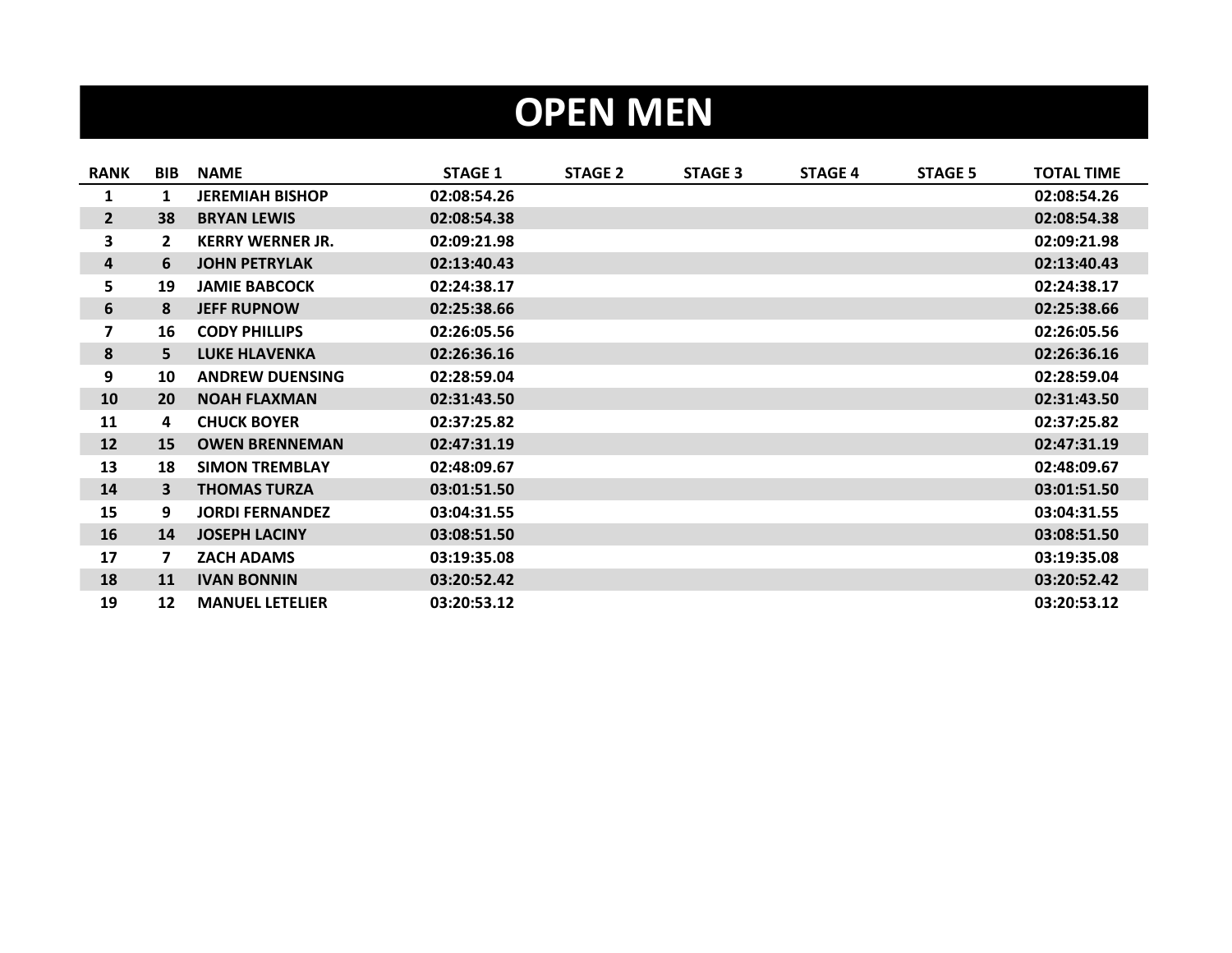## **OPEN WOMEN**

| <b>RANK</b>  | <b>BIB</b> | <b>NAME</b>                | <b>STAGE 1</b> | <b>STAGE 2</b> | <b>STAGE 3</b> | <b>STAGE 4</b> | <b>STAGE 5</b> | <b>TOTAL TIME</b> |
|--------------|------------|----------------------------|----------------|----------------|----------------|----------------|----------------|-------------------|
| 1            | 26         | <b>CARLA WILLIAMS</b>      | 02:28:36.64    |                |                |                |                | 02:28:36.64       |
| $\mathbf{2}$ | 36         | <b>MARLEE DIXON</b>        | 02:39:43.40    |                |                |                |                | 02:39:43.40       |
| 3            | 37         | <b>JULIA THUMEL</b>        | 02:40:36.78    |                |                |                |                | 02:40:36.78       |
| 4            | 28         | <b>BRITT MASON</b>         | 02:41:18.75    |                |                |                |                | 02:41:18.75       |
| 5.           | 34         | <b>BRYNA BLANCHARD</b>     | 02:43:35.86    |                |                |                |                | 02:43:35.86       |
| 6            | 32         | <b>AMELIA CAPUANO</b>      | 02:44:59.43    |                |                |                |                | 02:44:59.43       |
| 7            | 29         | <b>EMILY WERNER</b>        | 02:49:31.70    |                |                |                |                | 02:49:31.70       |
| 8            | 27         | <b>JEN TILLMAN</b>         | 02:52:52.12    |                |                |                |                | 02:52:52.12       |
| 9            | 30         | <b>MIKI RAZO</b>           | 02:57:40.08    |                |                |                |                | 02:57:40.08       |
| 10           | 31         | <b>REBECCA LEWANDOWSKI</b> | 02:58:57.67    |                |                |                |                | 02:58:57.67       |
| 11           | 35         | <b>ELIZABETH LEE</b>       | 03:26:21.35    |                |                |                |                | 03:26:21.35       |
| 12           | 33         | <b>CORIANNE KOCAREK</b>    | 03:44:10.96    |                |                |                |                | 03:44:10.96       |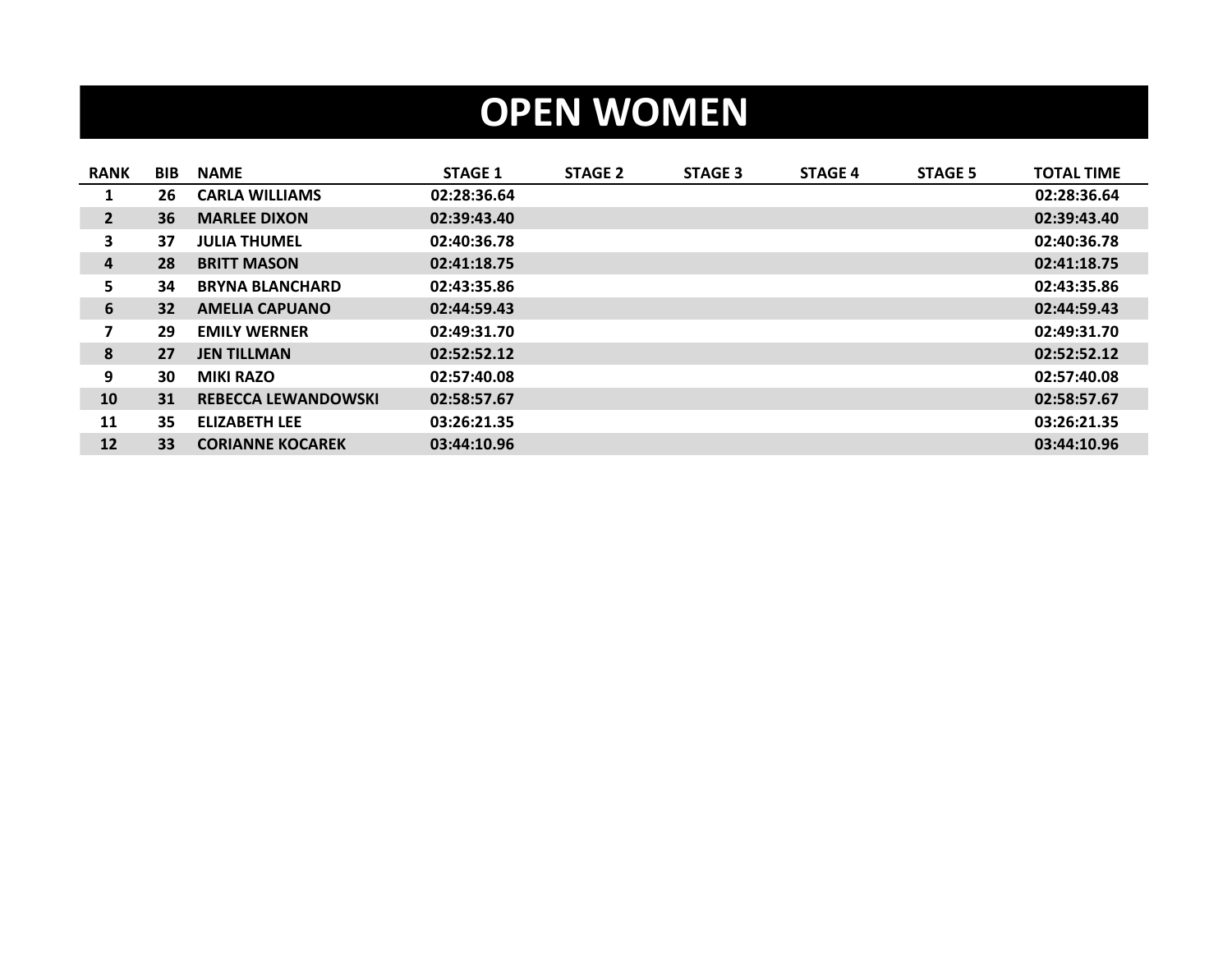# **MEN 40-49**

| <b>RANK</b>  | <b>BIB</b> | <b>NAME</b>                | <b>STAGE 1</b> | <b>STAGE 2</b> | <b>STAGE 3</b> | <b>STAGE 4</b> | <b>STAGE 5</b> | <b>TOTAL TIME</b> |
|--------------|------------|----------------------------|----------------|----------------|----------------|----------------|----------------|-------------------|
| 1            | 40         | <b>MIKE MONTALBANO</b>     | 02:18:38.54    |                |                |                |                | 02:18:38.54       |
| $\mathbf{2}$ | 47         | <b>BRIAN HUGHES</b>        | 02:28:39.55    |                |                |                |                | 02:28:39.55       |
| 3            | 43         | <b>ROB CAMPBELL</b>        | 02:30:10.18    |                |                |                |                | 02:30:10.18       |
| 4            | 42         | <b>MATTHEW KESECKER</b>    | 02:40:32.81    |                |                |                |                | 02:40:32.81       |
| 5            | 48         | <b>BEVIN REITH</b>         | 02:40:41.21    |                |                |                |                | 02:40:41.21       |
| 6            | 55         | <b>KEITH RENFROE</b>       | 02:56:39.34    |                |                |                |                | 02:56:39.34       |
| 7            | 56         | <b>TIM SNOW</b>            | 03:01:18.56    |                |                |                |                | 03:01:18.56       |
| 8            | 44         | <b>CHRIS MICELI</b>        | 03:10:55.52    |                |                |                |                | 03:10:55.52       |
| 9            | 51         | <b>ERNESTO RUBIO LOPEZ</b> | 03:11:53.31    |                |                |                |                | 03:11:53.31       |
| 10           | 52         | <b>PEP LLECHA ESTEVE</b>   | 03:20:19.21    |                |                |                |                | 03:20:19.21       |
| 11           | 45         | <b>LEVI THORNTON</b>       | 03:29:30.02    |                |                |                |                | 03:29:30.02       |
| 12           | 54         | <b>RUSSELL DOCKERY</b>     | 03:34:36.04    |                |                |                |                | 03:34:36.04       |
| 13           | 46         | <b>SCOTT BALLAY</b>        | 04:01:21.44    |                |                |                |                | 04:01:21.44       |
| 14           | 49         | <b>JEAN LANDRY</b>         | 05:01:21.44    |                |                |                |                | 05:01:21.44       |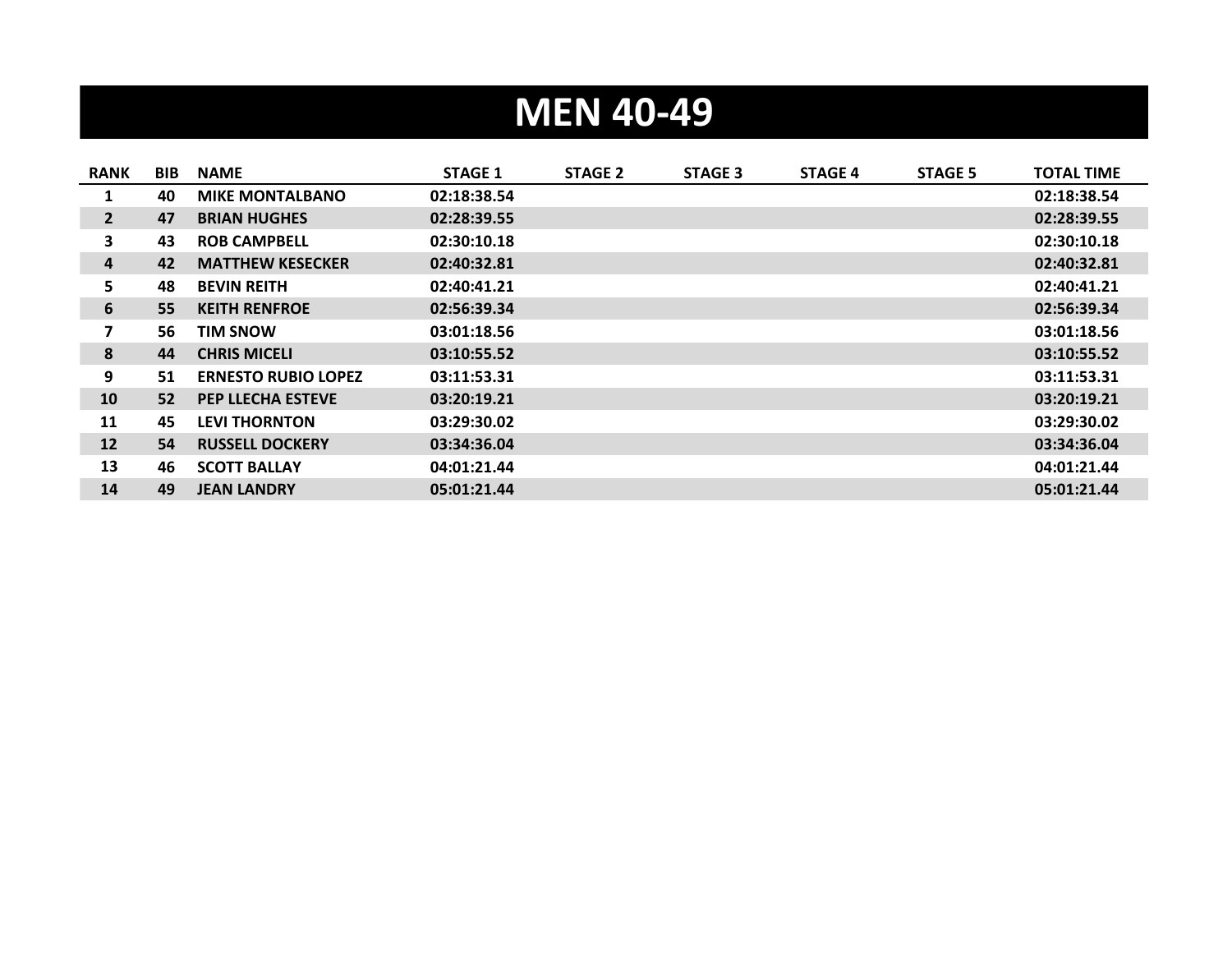## **MEN 50-59**

| <b>RANK</b>  | <b>BIB</b> | <b>NAME</b>              | <b>STAGE 1</b> | <b>STAGE 2</b> | <b>STAGE 3</b> | <b>STAGE 4</b> | <b>STAGE 5</b> | <b>TOTAL TIME</b> |
|--------------|------------|--------------------------|----------------|----------------|----------------|----------------|----------------|-------------------|
| 1            | 70         | <b>JOHN KUHN</b>         | 02:30:26.19    |                |                |                |                | 02:30:26.19       |
| $\mathbf{2}$ | 76         | <b>ANDY AUGUST</b>       | 02:32:54.30    |                |                |                |                | 02:32:54.30       |
| 3            | 69         | <b>AARON (AJ) MOONEY</b> | 02:34:01.62    |                |                |                |                | 02:34:01.62       |
| 4            | 68         | <b>ROLF RIMROTT</b>      | 02:39:00.17    |                |                |                |                | 02:39:00.17       |
| 5            | 72         | <b>RICH DILLEN</b>       | 02:39:57.97    |                |                |                |                | 02:39:57.97       |
| 6            | 71         | <b>DON SEIB</b>          | 02:42:28.43    |                |                |                |                | 02:42:28.43       |
| 7            | 62         | <b>GARY SWAYZE</b>       | 02:43:11.56    |                |                |                |                | 02:43:11.56       |
| 8            | 60         | <b>DAVID STACEY</b>      | 02:45:08.38    |                |                |                |                | 02:45:08.38       |
| 9            | 150        | <b>JIM MILLER</b>        | 03:04:08.07    |                |                |                |                | 03:04:08.07       |
| 10           | 65         | <b>CHRIS MERRIAM</b>     | 03:05:53.78    |                |                |                |                | 03:05:53.78       |
| 11           | 67         | <b>JOHNNY YEAMAN</b>     | 03:06:52.02    |                |                |                |                | 03:06:52.02       |
| 12           | 77         | <b>CARROLL THUMEL</b>    | 03:10:54.12    |                |                |                |                | 03:10:54.12       |
| 13           | 75         | <b>JEFF NINER</b>        | 03:32:02.40    |                |                |                |                | 03:32:02.40       |
| 14           | 74         | <b>MARTIN ROY</b>        | 03:41:37.76    |                |                |                |                | 03:41:37.76       |
| 15           | 64         | <b>GREGG EDELSTEIN</b>   | 03:59:43.56    |                |                |                |                | 03:59:43.56       |
| 16           | 66         | <b>SVEN MIGOT</b>        | 04:07:43.61    |                |                |                |                | 04:07:43.61       |
| 17           | 73         | <b>KEVIN KNIGHT</b>      | 04:32:02.40    |                |                |                |                | 04:32:02.40       |

## **WOMEN 40+**

| <b>RANK</b> | <b>BIB</b> | <b>NAME</b>              | STAGE 1     | <b>STAGE 2</b> | <b>STAGE 3</b> | <b>STAGE 4</b> | <b>STAGE 5</b> | <b>TOTAL TIME</b> |
|-------------|------------|--------------------------|-------------|----------------|----------------|----------------|----------------|-------------------|
|             | 98         | <b>LAUREN COSTANTINI</b> | 03:11:05.58 |                |                |                |                | 03:11:05.58       |
|             | 99         | <b>MONICA WOLF</b>       | 04:11:05.58 |                |                |                |                | 04:11:05.58       |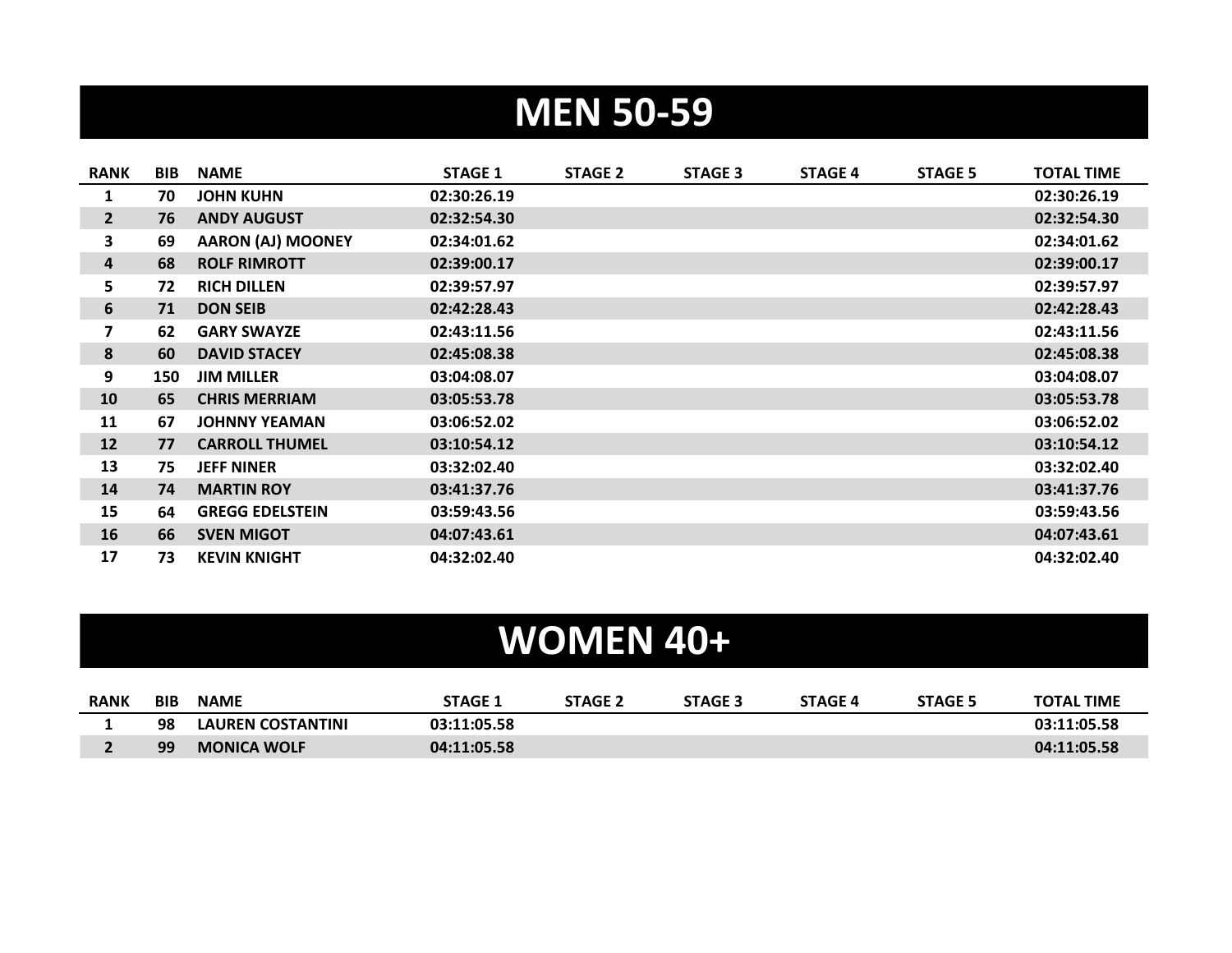### **CLYDESDALE**

| <b>RANK</b> | <b>BIB</b> | <b>NAME</b>         | <b>STAGE 1</b> | <b>STAGE 2</b> | <b>STAGE 3</b> | <b>STAGE 4</b> | <b>STAGE 5</b> | <b>TOTAL TIME</b> |
|-------------|------------|---------------------|----------------|----------------|----------------|----------------|----------------|-------------------|
|             | 91         | <b>TODD HAIG</b>    | 03:34:01.56    |                |                |                |                | 03:34:01.56       |
|             | 92         | <b>JOHN DURKIN</b>  | 03:43:17.72    |                |                |                |                | 03:43:17.72       |
|             | 90         | <b>CHRIS BALLAY</b> | 04:18:03.80    |                |                |                |                | 04:18:03.80       |

#### **SINGLE SPEED**

| <b>RANK</b>    | <b>BIB</b> | <b>NAME</b>            | <b>STAGE 1</b> | <b>STAGE 2</b> | <b>STAGE 3</b> | <b>STAGE 4</b> | <b>STAGE 5</b> | <b>TOTAL TIME</b> |
|----------------|------------|------------------------|----------------|----------------|----------------|----------------|----------------|-------------------|
|                | 83         | <b>MARTIN SCHLEEDE</b> | 02:30:04.81    |                |                |                |                | 02:30:04.81       |
| $\overline{2}$ | 84         | <b>ADIN MAYNARD</b>    | 02:33:13.51    |                |                |                |                | 02:33:13.51       |
| 3              | 85         | <b>CHRIS LANE</b>      | 02:33:42.85    |                |                |                |                | 02:33:42.85       |
| 4              | 86         | <b>JOE WORBOY</b>      | 02:35:39.85    |                |                |                |                | 02:35:39.85       |
| 5.             | 87         | <b>ELI ORTH</b>        | 02:38:06.04    |                |                |                |                | 02:38:06.04       |
| 6              | 88         | <b>KENNY KOCAREK</b>   | 02:39:55.06    |                |                |                |                | 02:39:55.06       |
| $\overline{7}$ | 81         | <b>JAMES ALLEN</b>     | 02:52:30.30    |                |                |                |                | 02:52:30.30       |
| 8              | 82         | <b>SCOTT RATH</b>      | 03:02:08.07    |                |                |                |                | 03:02:08.07       |
| 9              | 41         | <b>JEFFREY BROWN</b>   | 03:05:53.45    |                |                |                |                | 03:05:53.45       |
| 10             | 80         | <b>DANIEL FAUSEY</b>   | 03:34:29.89    |                |                |                |                | 03:34:29.89       |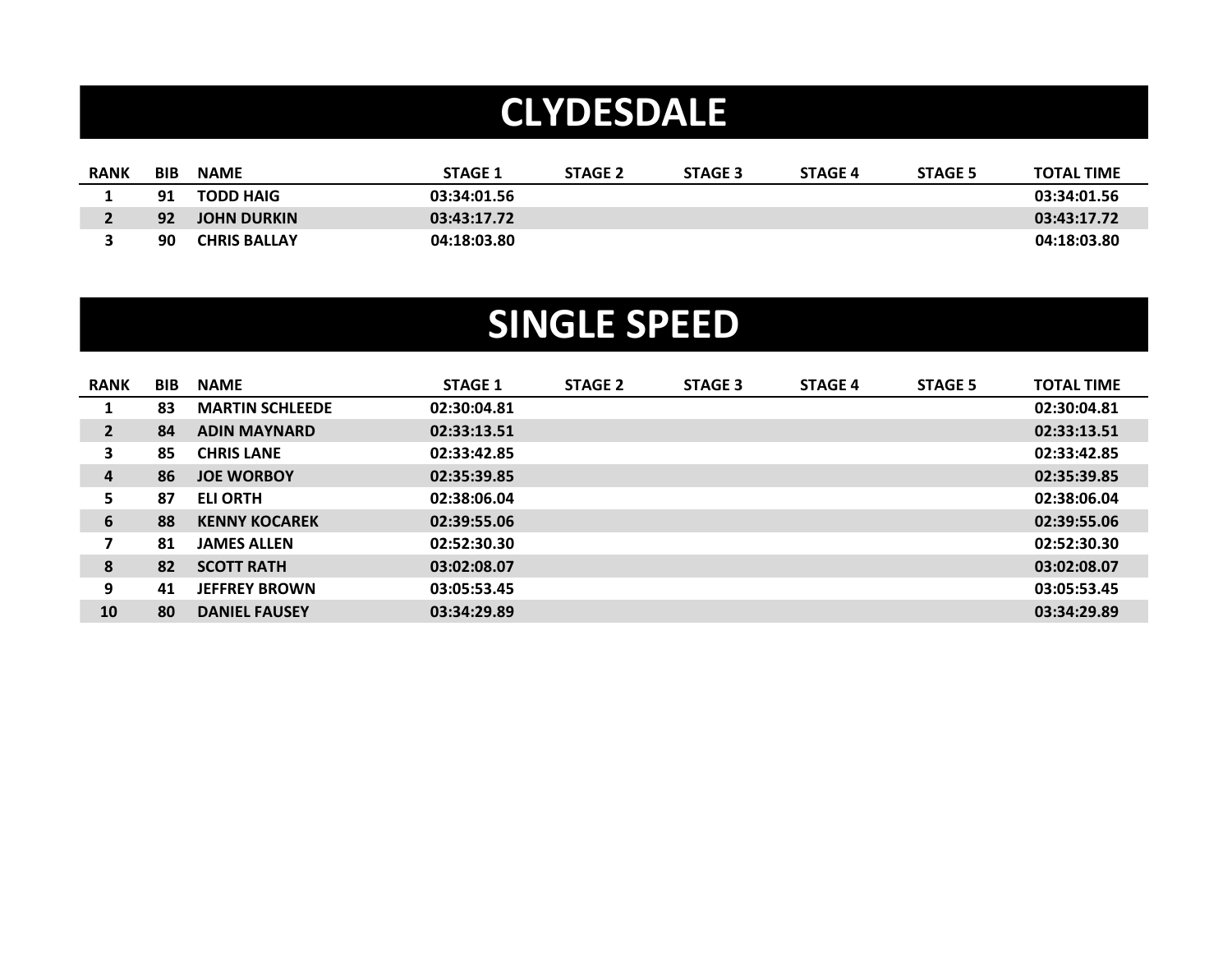# **DUO CO-ED**

| <b>RANK</b>             | <b>BIB</b> | <b>NAME</b>             | <b>STAGE 1</b> | <b>STAGE 2</b> | <b>STAGE 3</b> | <b>STAGE 4</b> | <b>STAGE 5</b> | <b>TOTAL TIME</b> |
|-------------------------|------------|-------------------------|----------------|----------------|----------------|----------------|----------------|-------------------|
| 1                       |            | <b>TEAM TIME</b>        | 02:39:05.78    |                |                |                |                | 02:39:05.78       |
|                         | 113        | <b>ANTHONY TOOPS</b>    | 02:39:05.83    |                |                |                |                | 02:39:05.83       |
|                         | 112        | <b>JEN TOOPS</b>        | 02:39:05.78    |                |                |                |                | 02:39:05.78       |
| $\overline{2}$          |            | <b>TEAM TIME</b>        | 02:40:44.11    |                |                |                |                | 02:40:44.11       |
|                         | 104        | <b>TRAVIS SAELER</b>    | 02:40:44.11    |                |                |                |                | 02:40:44.11       |
|                         | 105        | <b>JULIE SAELER</b>     | 02:40:53.33    |                |                |                |                | 02:40:53.33       |
| 3                       |            | <b>TEAM TIME</b>        | 02:47:07.16    |                |                |                |                | 02:47:07.16       |
|                         | 103        | <b>JENNIFER MALIK</b>   | 02:47:07.19    |                |                |                |                | 02:47:07.19       |
|                         | 102        | <b>BOB SOWGA</b>        | 02:47:07.16    |                |                |                |                | 02:47:07.16       |
| 4                       |            | <b>TEAM TIME</b>        | 02:59:12.43    |                |                |                |                | 02:59:12.43       |
|                         | 109        | <b>EMILY HAIRFIELD</b>  | 02:59:12.43    |                |                |                |                | 02:59:12.43       |
|                         | 108        | <b>GORDON WADSWORTH</b> | 02:59:12.49    |                |                |                |                | 02:59:12.49       |
| 5                       |            | <b>TEAM TIME</b>        | 03:11:53.21    |                |                |                |                | 03:11:53.21       |
|                         | 106        | <b>TRISH GRAJCZYK</b>   | 03:11:53.21    |                |                |                |                | 03:11:53.21       |
|                         | 107        | <b>JUAN GARCIA</b>      | 03:15:01.28    |                |                |                |                | 03:15:01.28       |
| 6                       |            | <b>TEAM TIME</b>        | 03:13:03.58    |                |                |                |                | 03:13:03.58       |
|                         | 101        | <b>DAVID LEKSELL</b>    | 03:13:04.02    |                |                |                |                | 03:13:04.02       |
|                         | <b>100</b> | <b>ASHLEY REEFER</b>    | 03:13:03.58    |                |                |                |                | 03:13:03.58       |
| $\overline{\mathbf{z}}$ |            | <b>TEAM TIME</b>        | 03:14:34.33    |                |                |                |                | 03:14:34.33       |
|                         | 111        | <b>AL WADE</b>          | 03:14:34.33    |                |                |                |                | 03:14:34.33       |
|                         | 110        | <b>KRISTEN WADE</b>     | 03:14:41.04    |                |                |                |                | 03:14:41.04       |